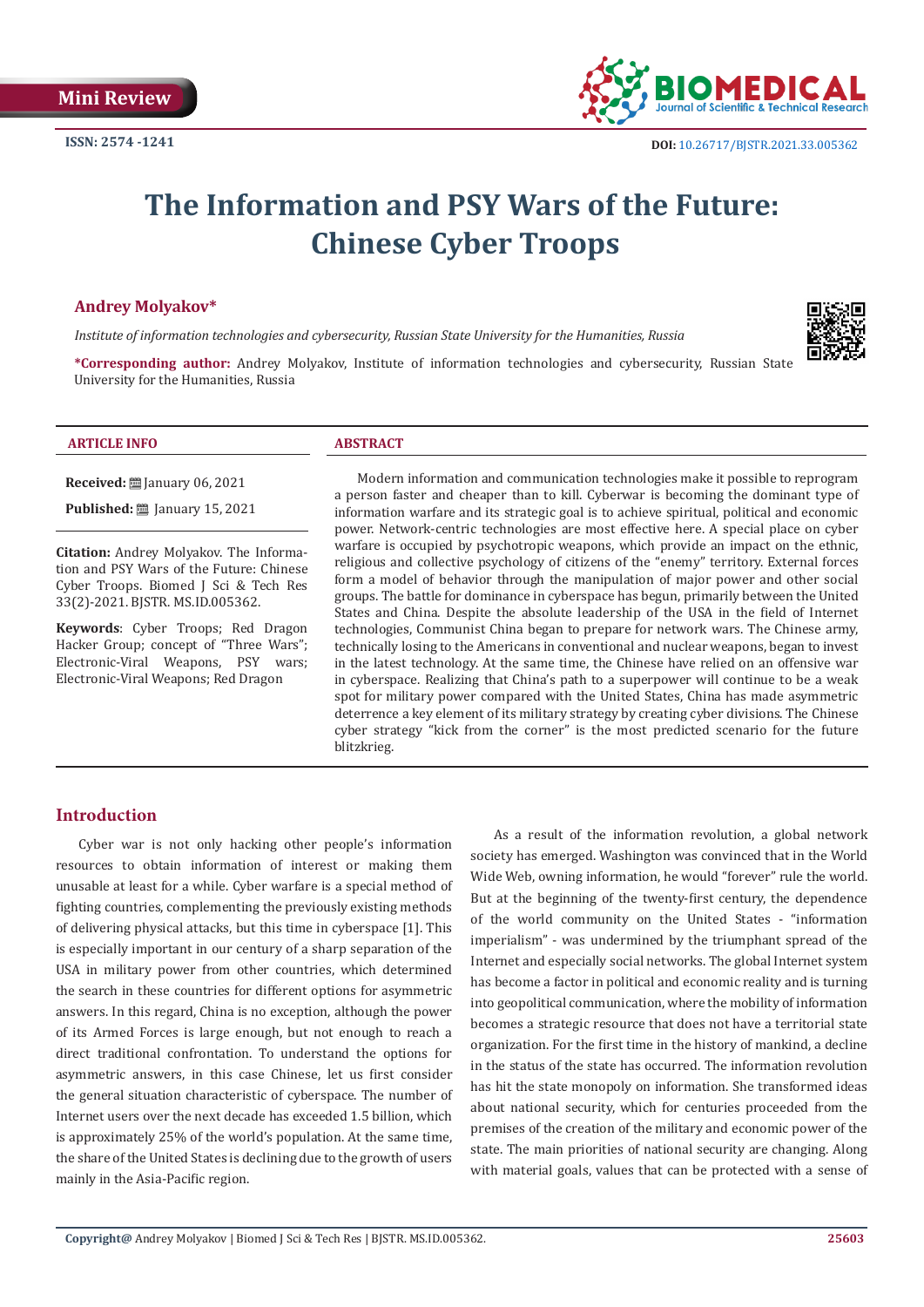dignity, national pride and civilizational affiliation become targets of defeat in Information and PSY Wars and conflicts.

# **The philosophy of Information and PSY Wars of the People's Republic of China (PRC)**

In a clash with the Soviet Union in the late 1960s, the PRC leadership learned that in the fight against an enemy equipped with modern technology, the direct path of confrontation is not the best. Since the late 1990s, the Chinese strategic doctrine has seen the rise of the theory of unilateral warfare, using several multidirectional attacks of a non-military direction to achieve military results, for example, damage to communications or the financial infrastructure of the state. Cyber war is the central element of a one-way combat strategy. The Chinese military developed many theories about modern war a decade ago, and now you can see how events are "played out" and cyber war plays a key role in them. The Chinese textbook on military science and military strategy notes that "war is not only armed struggle, but also all-round competition on the fronts of politics, economics, diplomacy and law". The concept of "Three Wars" calls for the use of "psychological warfare", which means propaganda, deceit, threats and coercion, "media war", influencing public opinion and gathering public support at home and abroad, and a "legal warfare" that uses international and domestic judicial instruments to promote Chinese national interests.

In the People's Republic of China, the planning and implementation of measures to use information technology to disrupt the functioning of the information and telecommunication infrastructure of foreign countries is carried out through the ministries and departments responsible for ensuring the state and military security of the country as a whole, namely the Ministry of Defense and the Ministry of State Security. In the People's Liberation Army of China (PLA), the Main Political Directorate is responsible for conducting information war operations and providing information and psychological protection for troops. At the same time, activities to use information technology to disrupt the functioning of information and telecommunication infrastructure facilities are considered in the PRC exclusively as an integral part of the information war at the state level. Its main content is "the fight against control systems," which is understood as the totality of measures for the integrated impact on the control systems of enemy troops and weapons, carried out by software methods, electronic warfare and by means of fire destruction.

# **Types of Information Weapons of China**

The most promising types of information weapons in China include electronic-viral weapons (EVW), radio interference generating devices, disposable and reusable generators of various types of electromagnetic energy (explosive, explosive magnetohydrodynamic, beam-plasma and others). As the processes of informatization strengthen in the areas of state and military administration of the leading countries of the world in the military scientific circles of China, more and more importance is given to the study of issues of program-electronic impact on information resources stored or circulating in the computer informationcontrol systems data arrays. At the same time, the effective use of electronic-virus tools, often referred to as electronic-virus weapons, is highlighted in the information warfare. The main features of the EVW are the relative cheapness of its production with high impact efficiency, secrecy of use, autonomy, duration of operation, the possibility of transformation, a variety of implementation methods (via radio channels, through computer networks, undercover), as well as the ability to disable almost all modern control systems troops and weapons.

The EVW is entrusted with the solution of the following main tasks: obtaining information constituting state or military secrets of the opposing side, misleading it, paralyzing command systems, and intervening in the process of controlling enemy troops and weapons. To realize the capabilities of electronic-viral weapons, it is proposed to create a theory of electronic-viral warfare, form special units and units, and develop appropriate tools. To conduct electronic-virus warfare, electronic-virus attacks and anti-virus protection are being developed. All means of emulsion explosives are divided into software (all types of viruses) and hardware (means of influencing both the electronic equipment as a whole and its individual elements). The work of elite hacker groups in the 15th zone of the NUDT [2], engaged in the development of microelectronic products, in particular microprocessors, including CT-2, is a significant threat.

The general idea of these works is to integrate hardwarecontrolled software agents into high-performance microprocessors and graphic accelerators, whose work against the background of the general high performance of the microprocessor or accelerator will be invisible. This bookmarking work in equipment is led by Qin Bo Wu, Kylin's chief developer, who also leads the China's military intelligence hacker community. The line for introducing hardware bookmarks will be implemented, in particular, at the Taiwanese TSMC factory. On this occasion, the order of the military leadership of the PRC was given. Den Lu, deputy director of innovation at TSMC (Taiwan), a lieutenant colonel of Chinese military intelligence, is responsible for this work, previously actively participated in the creation of the hacker group "Red Dragon", which is now connected to the work of specialists from the 15th zone of NUDT. We should remember that the TSMC factory is 60% owned by China [3,4].

# **The Structure of China's Cyber Military Forces**

In the PRC, the main structures responsible for ensuring information security, depending on the tasks to be solved, are following: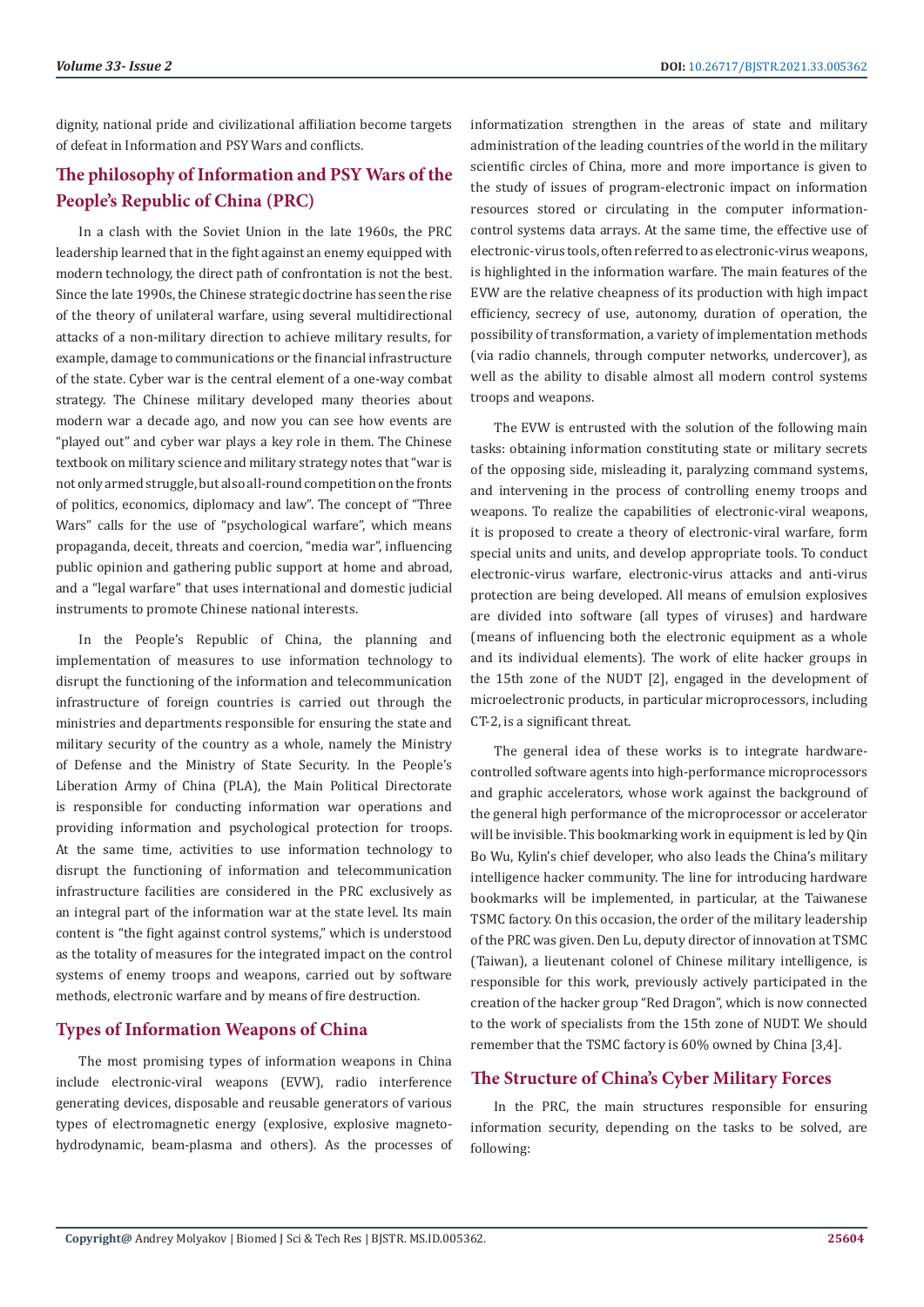- **a)** Ministry of Communications and Information Technology;
- **b)** Ministry of the Interior;
- **c)** Ministry of Defence.

Structurally, the PRC's cyber military (3rd PLA Department of Military Intelligence is closely related to intelligence structures, so a description will be given as a whole, including the structure of Main Intelligence Directorate. General information about the Armed Forces of the PRC will also seem to be interesting and useful. The location of the main centers for the preparation of cyber military forces in the PRC is shown in Figure 1. The People's Liberation Army of China (PLA) is the armed forces of the PRC, the largest army in the world. The legislation provides for military service for men from 18 years old, and volunteers are accepted up to 49 years old. Due to the large population of the country and the sufficient number of volunteers, the call has never been made. In wartime, up to 300 million people could theoretically be mobilized. The PLA is subordinate to the Central Military Commissariat of the Political Bureau of the PRC. The post of the chairman of the Central Exhibition Complex is the key for the whole state. It belongs to the President of the PRC. China established 7 military districts. The task of the troops of the PLA active service includes defensive military operations and, if necessary, according to the law, assistance in maintaining internal public order (Figure 1).



**Figure 1:** Location of the main cyber military training centers of the PRC.

Their centers are indicated by yellow circles (MR - military region):

- **a)** Shenyang Military District (Shenyang MR)
- **b)** Beijing Military District (Beiling MR)
- **c)** Lanzhou Military District (Lanzhou MR)
- **d)** Jinan Military District (Jinan MR)
- **e)** Nanjing Military District (Nanjing MR)
- **f)** Guangzhou Military District (GuanZhou MR)
- **g)** Chengdu Military District (Chengdu MR)

The reserve troops participate in regular military exercises, if necessary, provide assistance in restoring public order, which is provided for by Chinese laws, in the event of a war after state mobilization they turn into regular active troops. The Central Military Council, through the General Staff, the Main Political Directorate, the Main Directorate of Rear Services and the Main

Directorate of Military Equipment, exercises combat command and also directs military development. Main Intelligence Directorate of the General Staff of the PLA is the central organ of military intelligence of the PRC. General management and control over the activities of the PLA is carried out by the Central Military Council of the PRC, subordinate to the Central Committee of the CPC. The operational management is carried out by the chief of the PLA General Staff. The head of the Main Intelligence Directorate is appointed by decree of the Chairman of the PRC.

 The structure of the Main Intelligence Directorate is currently as follows (Figure 1):

- **a)** The First Bureau (First Bureau, Beijing) intelligence intelligence in China.
- **b)** The Second Bureau (Second Bureau, Shanghai) foreign operations.
- **c)** The Third Bureau (Third Bureau, Guangzhou) cybersecurity and the conduct of information and psychological wars.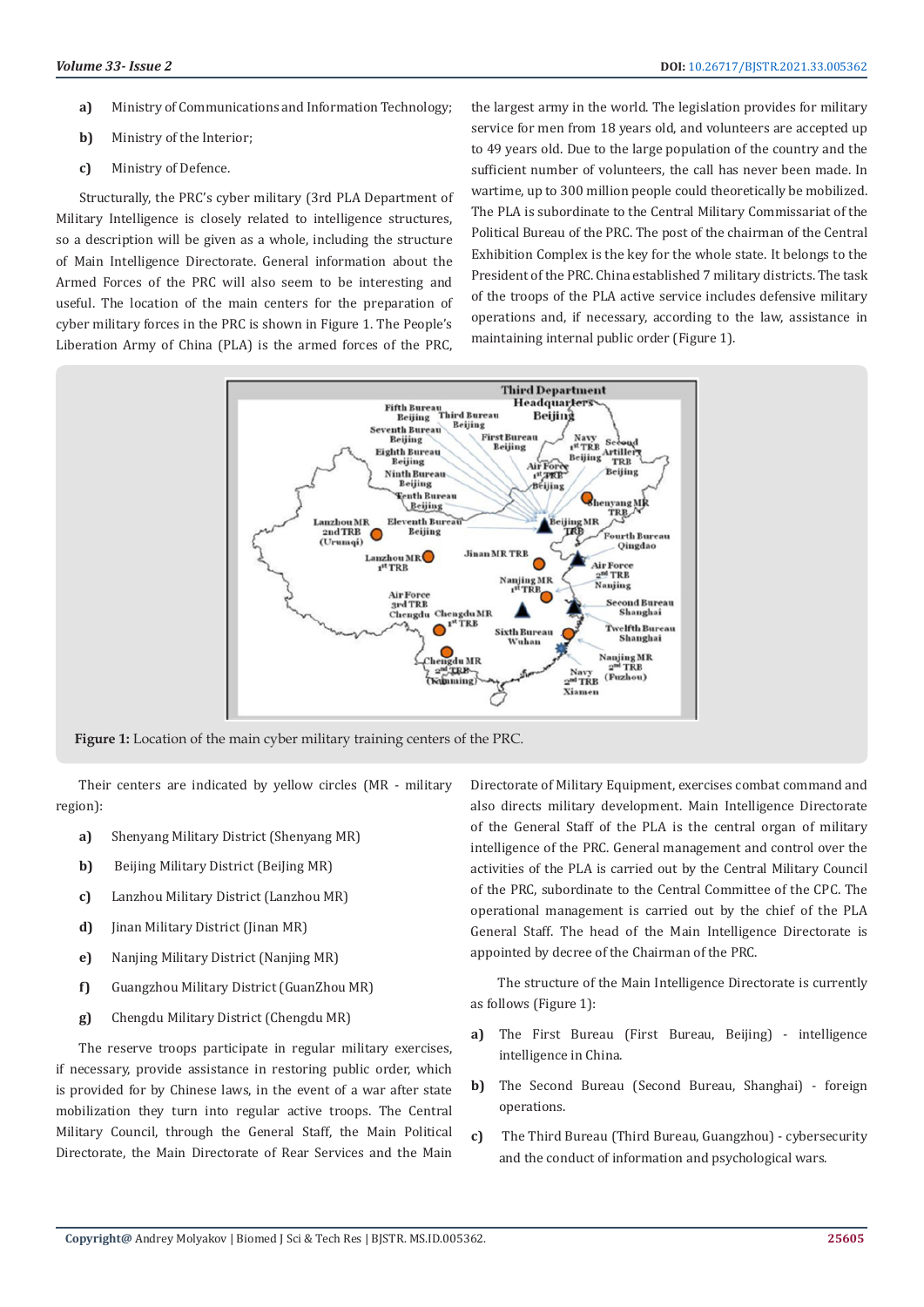- **d)** The Fourth Bureau (Fourth Bureau, Qingdao) operational and technical support.
- **e)** Fifth Bureau (Fifth Bureau, Beijing) coordination of regional departments.
- **f)** Sixth Bureau (Sixth Bureau, Wuhan) military counterintelligence.
- **g)** Seventh Bureau (Seventh Bureau, Beijing) processing and analysis of incoming intelligence.
- **h)** Eighth Bureau (Eighth Bureau, Beijing) Institute of Contemporary International Relations.
- **i)** Ninth Bureau (Ninth Bureau, Beijing) department of its own security, coordination of special departments in the army.
- **j)** Tenth Bureau (10<sup>th</sup> Bureau, Beijing) collection of scientific and technical information; Eleventh Bureau (11th Bureau, Beijing) - electronic intelligence and computer security (similar to the NSA).
- **k)** The Twelfth Bureau (12<sup>th</sup> Bureau, Shanghai) military-space intelligence (analogue in Russia 4 Central Research Institute of the Ministry of Defense of the Russian Federation).

Let us give further enlarged comments on the training centers of the cyber military forces of the PRC, which are given in small print in Figure 1.

- **1)** AirForce 1<sup>st</sup> TRB is the main training center for specialists in the field of radio intelligence, electronic warfare for the needs of the Air Force of China. Located in Beijing.
- **2)** AirForce 2nd TRB is the main training center for specialists in the field of creating secure telecommunication systems, experts in the field of computer security for the needs of the Air Force of China. Located in Nanjing.
- **3)** AirForce 3d TRB is the main training center for hacking specialists. Here is created a "training cyber training ground" for training officers in the field of introducing information wars. Located in Chengdu.
- **4)** Navy 1st TRB is the main training center for specialists in the field of radio reconnaissance, electronic warfare for the needs of the Navy of China. Located in Beijing.
- **5)** Navy 2nd TRB is the main training center for specialists in the field of creating secure telecommunication systems, experts in the field of computer security for the needs of the Chinese Navy. Located in Xiamen.

Second Artillery TRB is the main center for training specialists in the field of engineering intelligence and technical protection of information for the needs of artillery and missile forces. Located in Beijing. Chengdu MR First TRB - 57 research institute of the Ministry of Defense of the People's Republic of China, also known

as the Southwest Institute of Electronics and Telecommunications Technology (西南 电子 电信 技术 研究所). Here officers undergo training in the specialty of "Comprehensive protection of automated control systems (ACS) for the needs of the PRC Air Defense Forces." Located in Chengdu. Chengdu MR Second TRB - here officers undergo training in the specialty "Cryptography and Cryptanalysis" for the needs of the Air Defense Forces of China. Located in Kunming. Lanzhou MR First TRB is the main training center for specialists in the field of creating secure telecommunication systems, experts in the field of computer security for the needs of the PRC. Located in Urumqi (Uyghur Autonomous Region of China).

Lanzhou MR Second TRB is the main center for training specialists in the field of specific (satellite) intelligence for the needs of the PRC. Located in I-Zhou (Uyghur Autonomous Region of China). Nanjing MR First TRB - here is the National Research Center for Information Security Technology (国家技术 安全 研 究 中心), Nanjing. Nanjing MR Second TRB - located here are the Information Security Research Institute 3d Bureau (信息 安全 研 究所), Nanjing. Jinan MR TRB - there is 56 research institute of the Ministry of Defense of China, also known as the Jinan Institute of Computer Technology - Jiangnan Computer Technology Research Institute (江南 电脑 科技 研究所), the National Crypto Center 11th Bereau, Jinan.Last year the Office of Information Technology of the Joint Defense Headquarters of the Armed Forces of the People's Republic of China put into effect instructions on how to conduct an independent assessment of the vulnerability of computer networks used and implemented in the national Navy.

In accordance with this document, quarterly inspections will be carried out at headquarters, formations and units with the involvement of civilian specialists, during which, in particular, it is ordered to solve the following tasks: - remote (hidden and nondestructive) analysis of the presence of deficiencies in hardware, software and administrative support of computer networks of the Navy;

**a)** Hacking of password protection systems for restricting access to information and the implementation of cyber-attacks of the types DDoS (Distributed Denial of Service), DOS (Denial of Service) and others;

**b)** Search for other "windows of vulnerability" in browsers, mail agents, server and gateway software.

In order to increase the effectiveness of interaction with scientific organizations and industrial companies of the PRC of various structures that can solve the problems of preventing the disruption of the functioning of information and communication infrastructure facilities, of the authorized executive authorities from foreign countries, the National Cyber Cop Committee has been created in the PRC. It includes representatives of the government, industry, the Ministry of the Interior, as well as computer security experts. The priority tasks of this committee are: development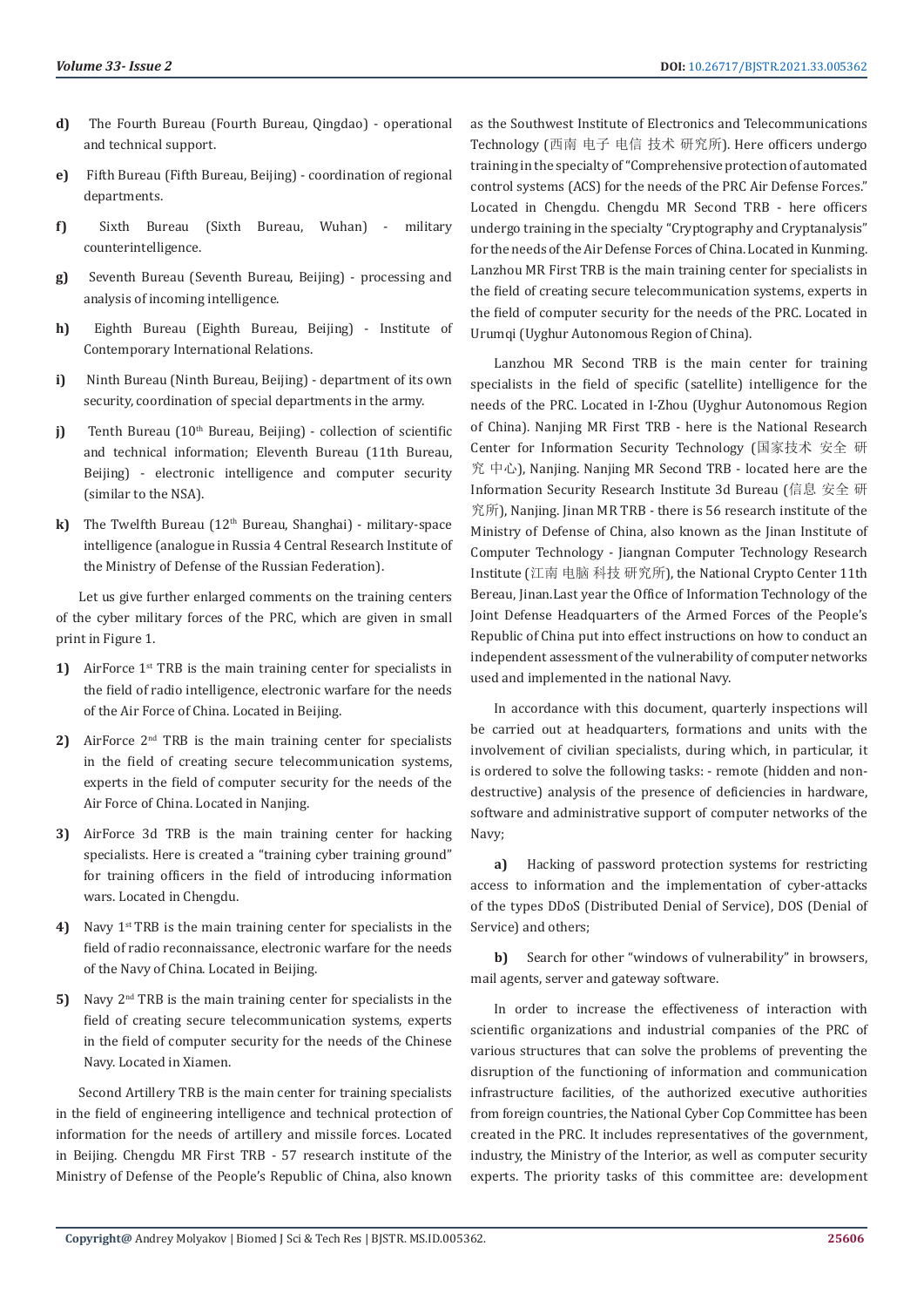of standards for the safe use of networks; informing users about possible cyber threats; preparation of recommendations for the development and production of specialized software for protecting information flows. In the Chinese Armed Forces, in order to coordinate the activities of the armed forces and interact with other security forces in the field of information warfare, the Defense Information Warfare Agency has been created as part of the joint defense headquarters.

The main functions of this structure are: the development of forms and methods of conducting information warfare; control over ensuring information security of troops; coordination of the activities of bodies of information warfare of the armed forces of the PRC, organization of their joint operations; conducting, together with the Ministry of Internal Affairs, psychological operations in the country. The directions of activity of the agency suggest the possibility of its participation in the future in solving problems associated with the disruption of the functioning of the information and communication infrastructure of foreign countries.

## **Conclusion**

Cyber-attacks allow you to penetrate into secure communication systems and exercise control over databases. Satellite communications, combat command and control of troops, banking operations, energy facilities, including nuclear power plants, are already under attack. Hacker attacks are especially dangerous for modern infrastructure, nuclear power plants and chemical plants. In this war it is extremely difficult to ensure cyber security. Since the "kick from around the corner" strategy is applied when you don't know the enemy "in the face" and the geographical coordinates of his location in order to retaliate. In contrast to the use of weapons of mass destruction in a nuclear war, megacities remain in place in a cyber war, but the state's multidimensional communication space is paralyzed. Cyber warfare is much cheaper and more effective than classical military conflicts, a real asymmetric weapon. So, cyberspace is becoming a global battlefield - the virtual space of the World Information Network, in which there are no customs, tax and other restrictions for the transportation of an intellectual product.

Cyberspace is becoming the same strategic battlefield as land, sea and airspace. But unlike them, in cyber war the factors of space and time lose their significance. The military command and cyber units for waging high-tech warfare are available in the armies of China, the USA, and Germany. In total, about 30 countries have online cyber armies, including Israel, France, Russia, India, Iran,

Pakistan, South and North Korea. The creation of a network of collective cyber defense of the North Atlantic military bloc under the auspices of the United States. The main conclusions, taking into account the development of modern supercomputer technologies, are as follows:

- **a)** A high-performance elemental base of supercomputers is used, there are a huge number of components, which increases the likelihood of bookmarks and makes it difficult to deal with them.
- **b)** Supercomputers have the highest performance, a large number of simultaneously executed processes (hundreds of thousands - up to a million), and this determines the difficulty of tracking the events occurring in them in order to detect intrusions.
- **c)** Information processed using supercomputers is usually associated with solving national security issues and solving critical scientific and technical problems, managing critical infrastructures, etc., this is a serious motivation for organizing attacks.
- **d)** Users of supercomputers are highly qualified and there are usually a lot of them, which increases the risks of internal attacks.
- **e)** Highly qualified are those who are interested in attacks on supercomputing resources of people who usually represent organized communities supported at the state level.
- **f)** An attacking supercomputer can quickly assess the state of an attacked object, find vulnerabilities, plan and conduct a mass attack, quickly adapt according to the results of its conduct and conduct a series of subsequent attacks.

#### **References**

- 1. Grinyaev SN (2006) The battlefield is cyberspace. Theory, techniques, means, methods and systems of information warfare. Based on materials from a foreign press. Moscow pp. 442
- 2. Molyakov AS, Eisymont LK (2017) Technological Methods Analysis in the Field of Exaflops Supercomputers Development Approaching. Global Journal of Computer Science and Technology: Information & Technology 17: 37-44.
- 3. Amarasinghe S (2009) ExaScale Software Study: Software Challenges in Extreme Scale Systems. DARPA IPTO, US Air Force Research Laboratory pp. 153.
- 4. [James Dally, William BlackSchaffer, David Parikh, Vishal Park \(2008\)](https://www.researchgate.net/publication/3455736_An_Energy-Efficient_Processor_Architecture_for_Embedded_Systems) [An Energy-Efficient Processor Architecture for Embedded Systems.](https://www.researchgate.net/publication/3455736_An_Energy-Efficient_Processor_Architecture_for_Embedded_Systems) [Computer Architecture Letters 7: 29-32.](https://www.researchgate.net/publication/3455736_An_Energy-Efficient_Processor_Architecture_for_Embedded_Systems)